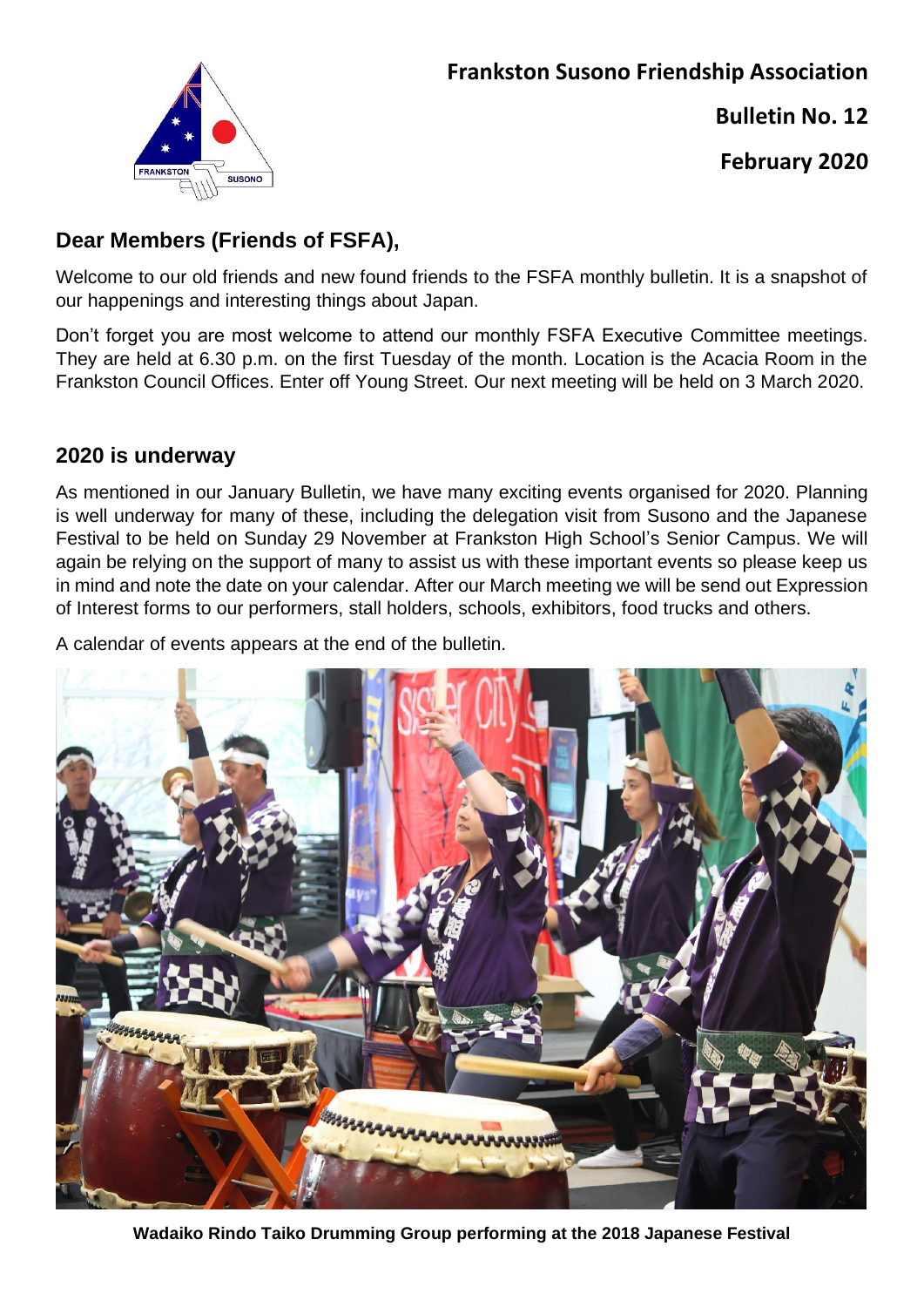#### **FSFA Chairperson Julie D'Arcy on the mend**

We are very pleased to report that our Chairperson Julie D'Arcy is making great progress as she recovers from her recent hip replacement. After her Wednesday operation she spent several days recovering at Beleura Private Hospital before heading home the following Monday. Julie is moving well with the aid of crutches and is looking forward to attending our Proclamation Anniversary event.

## **Former FSFA Chairperson – 2020 Frankston Citizen of the Year!**

Our former Chairperson Peter Patterson was recently awarded 2020 Frankston Citizen of the Year by Mayor Sandra Mayer at a ceremony held on Australia Day. Peter has made a significant contribution to the Frankston community over many years with his service to FSFA and many other community organisations. Under Peter's leadership, FSFA was transformed into one of the most innovative and robust sister city organisations in Australia. Congratulations Peter on receiving this most prestigious and well-deserved honour!

FSFA Committee member David Cross's article posted on our website can be viewed [HERE.](http://www.frankston-susono.com/2020/01/australia-day-2020-in-frankston.html)

## **Emperor Naruhito's 60th Birthday**

Emperor Naruhito will celebrate his 60<sup>th</sup> birthday on 23<sup>rd</sup> February but local celebrations will take place at the residence of Japan's Consul-General Kazuyoshi Matsunaga on Thursday 13<sup>th</sup>. FSFA Vice-Chairperson Simon Hast and Executive Committee member Therese Sakamoto are looking forward to representing FSFA at this function and will provide a report in the March Bulletin.

#### **Japanese Summer Festival**

The Melbourne Japanese Summer Festival returns again in 2020 at Federation Square to delight Melbourne with all that Japan has to offer. Come down to Federation Square on Sunday 23<sup>rd</sup> February 2020 from 11:30AM to 5:30PM. The 2020 Festival will bring you all of the traditional performances, food and activities that you have come to love – and introduce a new generation of young performers who love to sing, dance and cosplay. The whole family is welcome!

For more information please visit the Festival website:<https://www.jcjsm.org.au/fest/>

#### **Cat Café Melbourne**

Cat Café Melbourne is Australia's first cat café. It offers a calm and relaxing environment where you can come and play with the cats. There's a selection of snacks and beverages you can take in with you to the cat areas. Sit back with a cat on your lap and enjoy your latte. There's also a range of cat merchandise and gifts for both humans and cats.

All the cats are from rescue shelters. Cat Café Melbourne works with The Lost Dog's Home and the Geelong Animal Welfare Society to increase awareness of the benefits of rescue animals. There is a charge to enter the cat area – bookings can be made online. For safety reasons, children must be at least 8 years old to enter the cat area.

The café is located at 30 Guildford Lane, Melbourne – [www.catcafemelbourne.com](http://www.catcafemelbourne.com/)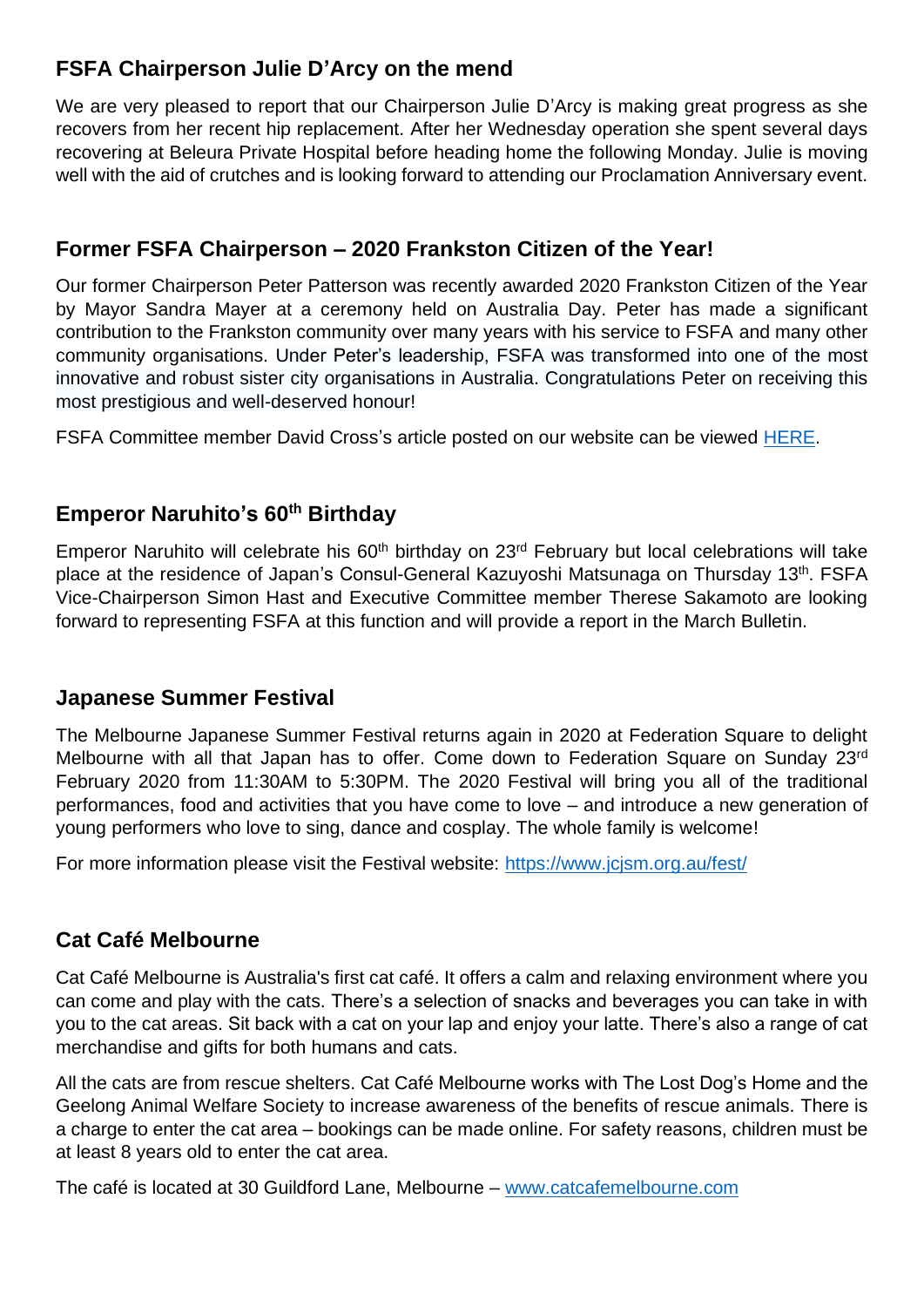## **Working in Japan or Planning an Extended Visit?**

For those of you who may be thinking of working in Japan or perhaps planning an extended visit I was recently sent information about this official Government of Japan website. It contains lots of interesting information and a large number of links – particularly at the bottom of the page.

To visit the website please click [HERE.](https://www.japan.go.jp/regions/regionsontherise/?utm_source=fb&utm_medium=social&utm_content=9&utm_campaign=202002_monocle_au&fbclid=IwAR1WlUVtVyApB2wX8G_osQAwciAxAUWk5ksDLilbYW8dWW1qXwR_LMqcwRU)

#### **Sumo Surprise!**

In our January Bulletin I admitted to being obsessed with sumo wrestling and I always look forward to each tournament held during the odd numbered months of the year (6 tournaments in total). The January Hatsu (Opening) Basho is held at the [Ryōgoku](https://en.wikipedia.org/wiki/Ry%C5%8Dgoku_Kokugikan)  [Kokugikan](https://en.wikipedia.org/wiki/Ry%C5%8Dgoku_Kokugikan) in Tokyo – this is Sumo HQ and also stages the May [*Natsu* (Summer) *Basho*] and September [*Aki* (Autumn) *Basho*] Tournaments. Each tournament is held over 15 days, usually starting on the 2<sup>nd</sup> Sunday of the month.

*Rikishi* (sumo wrestlers) in the top two divisions (*makuuchi* and *[jūryō](https://en.wikipedia.org/wiki/J%C5%ABry%C5%8D)*) wrestle once each day and aim for a majority of wins to secure promotion within their division  $-$  a losing record will usually result in a demotion in the rankings. The wrestler with the most wins after 15 days is declared the champion – a playoff bout may be required in the event of a tie.

A unique result occurred in the January tournament where the highest makuuchi division was won by 33-year-old Tokushoryu (*pictured right*), the **lowest** ranked wrestler in the division! There are usually 42 wrestlers competing, ranked from Yokozuna through to Maegashira – Tokushoryu started the tournament at West Maegashira 17 and finished with a  $14 - 1$  record to secure his first ever top division championship. Upon winning his final bout to secure the victory we saw a rare display of emotion as the



tears flowed probably due to the pressure he had felt in the build-up to the final day, as well as the loss of his University sumo club mentor who had died suddenly at the age of 55 on the seventh day of the tournament. It was an emotional conclusion to what had been an enthralling competition!

The next tournament in Osaka will start on Sunday 8 March – International Women's Day. You can follow every tournament's matches, results, awards and other information by using this link: